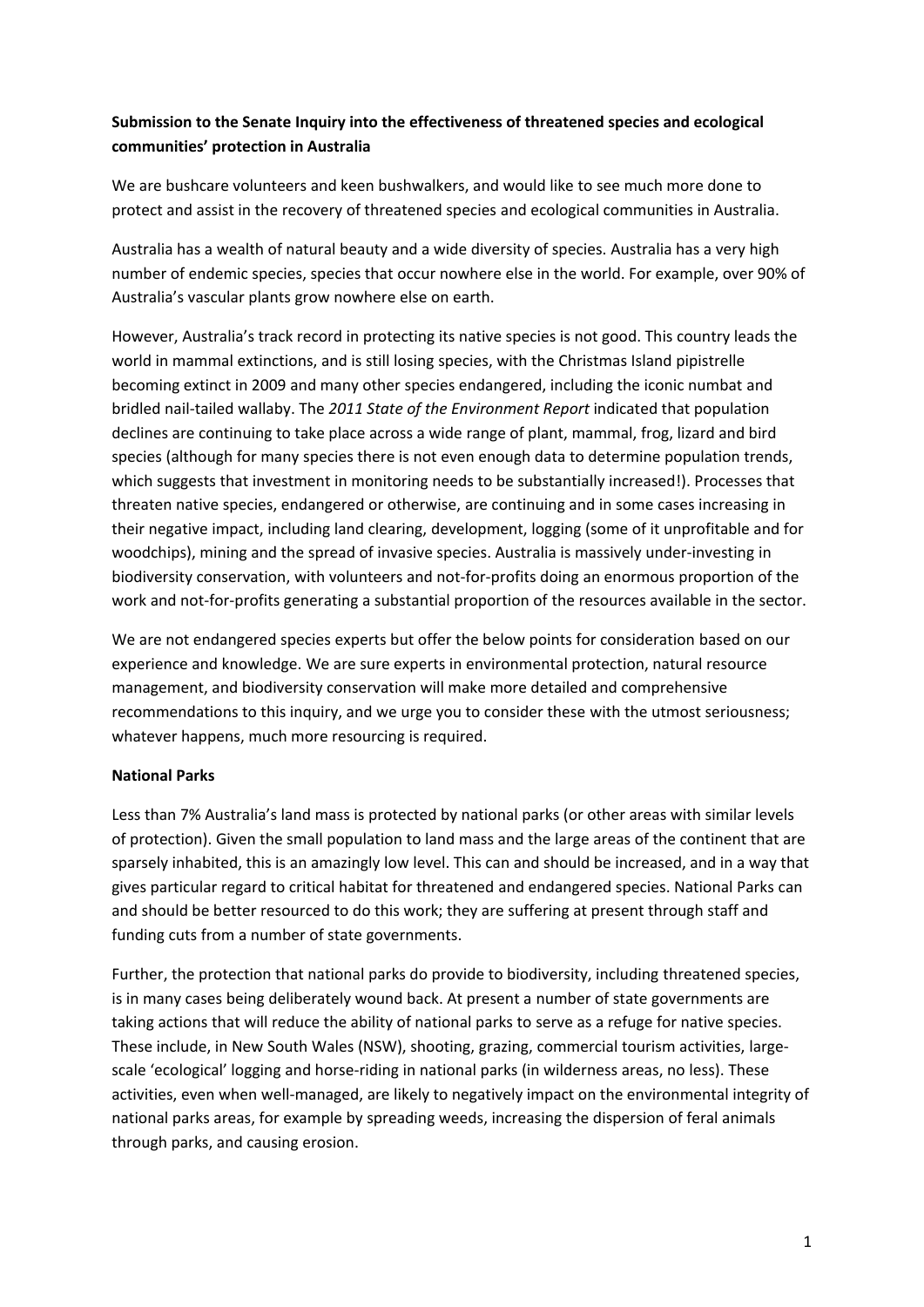*The Commonwealth Government should give greater attention to ensuring that national parks retain their full conservation potential, and that this cannot be undermined by changes at the state level.*

## **Management of invasive species**

Invasive species are estimated to cost Australia billions of dollars every year. They also threaten many native species including threatened and endangered species. For example, yellow crazy ants are known to have been extremely damaging to local species on Christmas Island, and are likely to do the same in Queensland if not managed. Myrtle rust has spread across the eastern seaboard rapidly and is negatively affective *Myrtaceae* species in many places – some species can be completely killed by myrtle rust, and others find their growth inhibited. Both these invasive species were quickly declared 'uncontrollable' and resources removed from eradicating them, although crazy ants for example can arguably be controlled in Queensland with some investment of funds.

And yet biosecurity measures in this country focus predominantly on commercial/agricultural issues. The new Biosecurity Bill unfortunately has not accepted the recommendation of the review of biosecurity to establish an independent biosecurity entity in Australia, and instead proposes that the Department of Agriculture, Forests and Fisheries manage this role.

*Biosecurity needs to focus more strongly on the impact of invasive species on native species, particularly but not only threatened and endangered species. More resources need to be dedicated to control of invasive species that pose threats to biodiversity, including threatened species.*

## **Listing and recovery plans for endangered species**

The endangered species listing process under the *Environment Protection and Biodiversity Conservation Act* (EPBC Act) is very slow and can take many years. This is way too slow and needs to be sped up significantly. Many more species would likely be listed if the process were faster.

Much, much more resourcing needs to go into the implementation of the *EPBC Act,* for example as regards recovery plans for endangered species: at present many plans are never actioned because of lack of resources. In many cases there is no recovery plan even in existence. It should not be up to individual conservation-minded organisations to prepare plans off their own bat, and to seek to fund them: while they do great work of this sort, it should be core business for the Commonwealth to ensure that these plans are written, and to fund their development and implementation.

*The EPBC ACT listing process needs to be streamlined to take months rather than years. Substantial additional funding is needed for recovery plans; the default should be that recovery plans are funded, rather than that they are not.*

## **Commonwealth vs state environmental powers**

A recent COAG meeting considered matters relating to the streamlining of 'green tape', in such a way that state governments would in future manage all environmental approval processes (except in certain very limited cases). We consider this to be completely inappropriate, and a move that would drastically reduce environmental protections across the country. You only need to look at what state governments have approved in recent times to see that this would be a recipe for disaster:

grazing, horse-riding, and logging in national parks